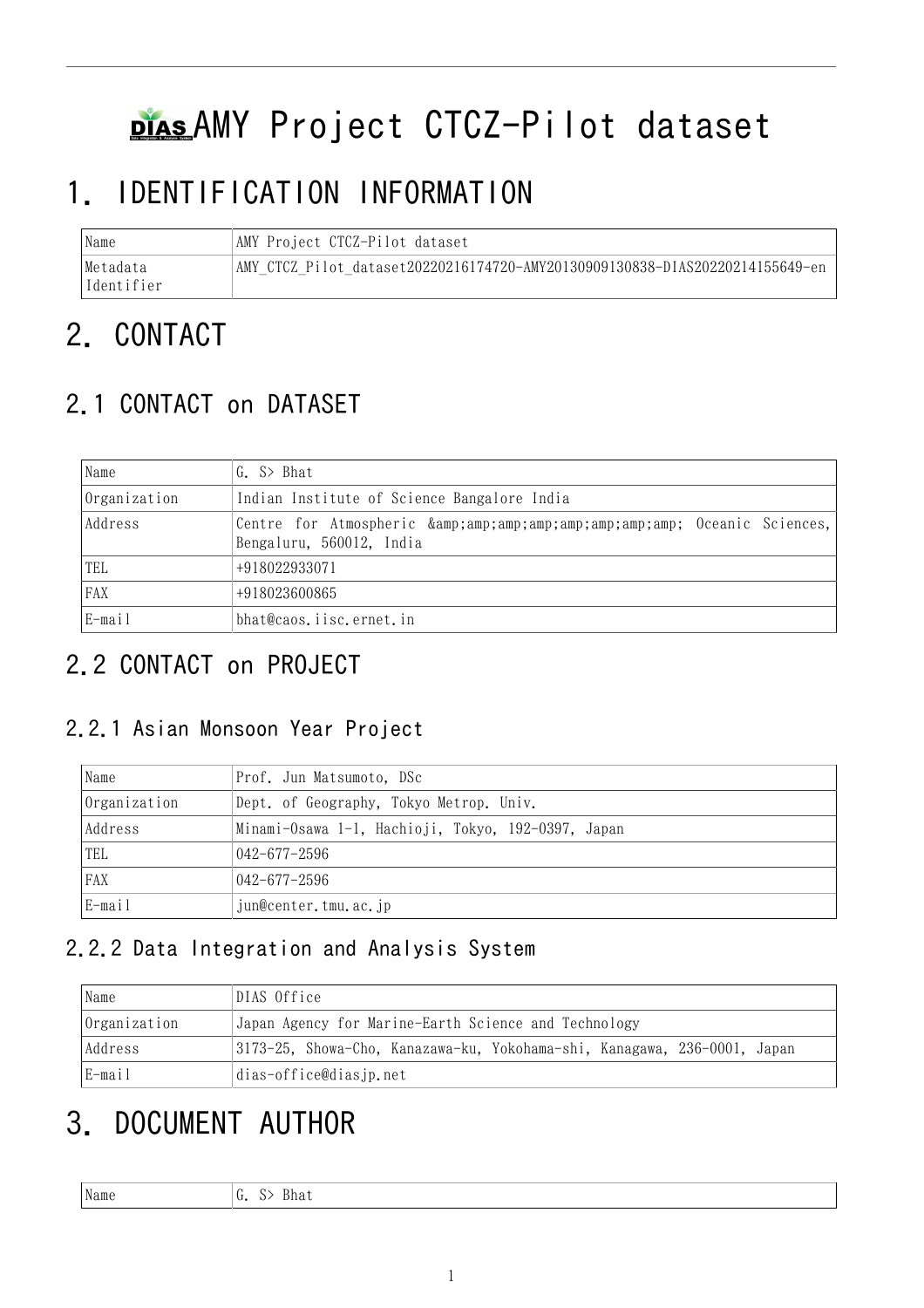| <i>Organization</i> | Indian Institute of Science Bangalore India |
|---------------------|---------------------------------------------|
| $E$ -mail           | bhat@caos.iisc.ernet.in                     |

## 4. DATASET CREATOR

| 'Name        | G. S> Bhat                                  |  |
|--------------|---------------------------------------------|--|
| Organization | Indian Institute of Science Bangalore India |  |
| E-mail       | bhat@caos.iisc.ernet.in                     |  |

# 5. DATE OF THIS DOCUMENT

2022-02-16

## 6. DATE OF DATASET

revision : 2014-03-05

# 7. DATASET OVERVIEW

### 7.1 Abstract

This data set contains radiosonde data collected over the Bay of Bengal from Indian research ship ORV Sagar Kanya during July-August 2009. This cruise was conducted as part of India's CTCZ Programme. Vaisala RS90 GPS radiosondes were used. Owing to problem with Vaisala receiver program, wind data was not available initially, which was set right after Vaisala provided an update.

### 7.2 Topic Category(ISO19139)

climatologyMeteorologyAtmosphere

### 7.3 Temporal Extent

| Begin Date                   | 2009–07–19                                                             |
|------------------------------|------------------------------------------------------------------------|
| End Date                     | 2009-08-15                                                             |
| 'Temporal<br>Characteristics | Mostly 12 hourly, but on few days more frequently and daily on others. |

## 7.4 Geographic Bounding Box

| North<br>latitude      | bound  21N  |     |
|------------------------|-------------|-----|
| West<br>longitude      | $bound$ 85E |     |
| Eastbound<br>longitude |             | 91E |
| South<br>latitude      | $bound$ 11N |     |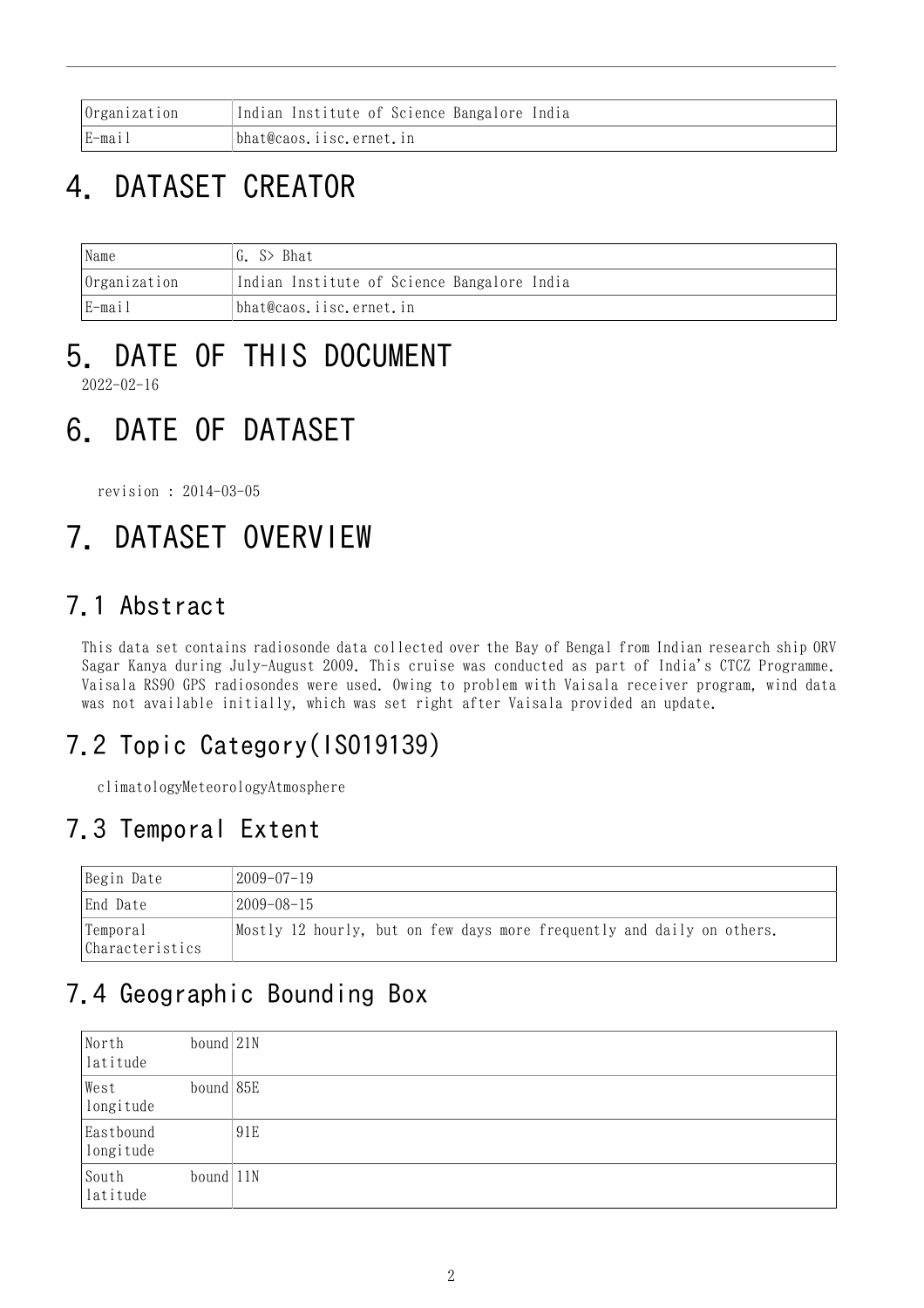## 7.5 Grid

| Dimension Name | Dimension<br>$\vert$ (slice number of<br>the dimension) | Size Resolution Unit |
|----------------|---------------------------------------------------------|----------------------|
| vertical       | upto 25 km                                              | $ 5$ (hPa)           |

### 7.6 Geographic Description

Bay of Bengal

### 7.7 Keywords

#### 7.7.1 Keywords on Dataset

| Keyword Type | Keyword        | Keyword<br>Name     | thesaurus |
|--------------|----------------|---------------------|-----------|
|              | programme name | CTCZ upper air data |           |

#### 7.7.2 Keywords on Project

#### 7.7.2.1 Asian Monsoon Year Project

| Keyword Type | Keyword | Keyword<br>Name | thesaurus |
|--------------|---------|-----------------|-----------|
| place        | Asıa    | Country         |           |

#### 7.7.2.2 Data Integration and Analysis System

| Keyword Type | Kevword<br>Keyword<br>Name<br>$DIAS$ > Data Integration and Analysis System |  | thesaurus     |
|--------------|-----------------------------------------------------------------------------|--|---------------|
| theme        |                                                                             |  | No Dictionary |

### 7.8 Online Resource

Data file download : <https://data.diasjp.net/dl/storages/filelist/dataset:216>

Asian Monsoon Years site : <http://www.wcrp-amy.org/>

### 7.9 Data Environmental Information

#### 7.10 Distribution Information

| name | version | $\cdot$ $\cdot$<br>specification |
|------|---------|----------------------------------|
| 'txt | 1 . V   |                                  |

# 8. DATA PROCESSING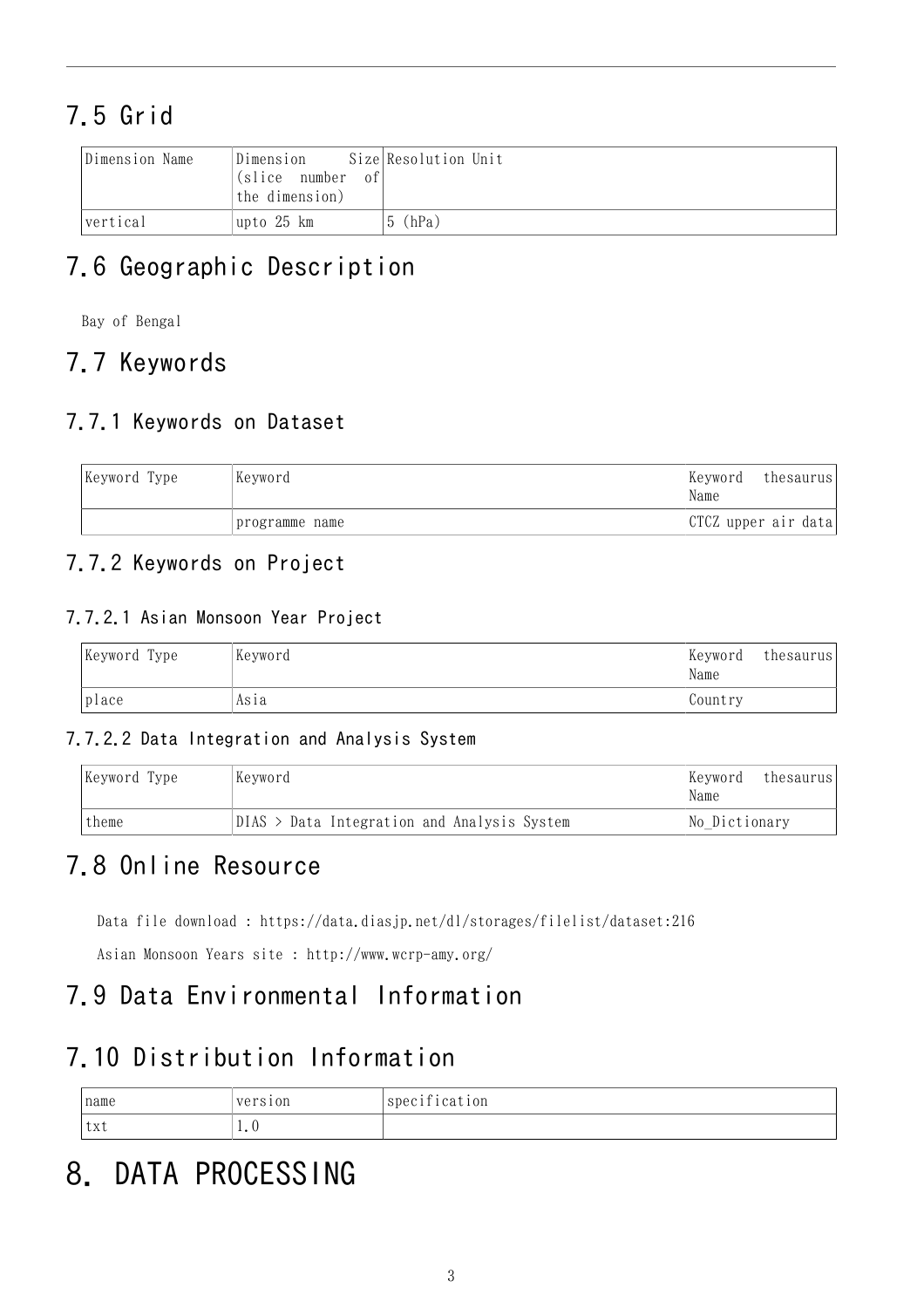### 8.1 Data Processing (1)

#### 8.1.1 General Explanation of the data producer's knowledge about the lineage of a dataset

Followed the standard radiosonde launch procedure. Before each launch, radiosonde temperature and humidity were compared with a reference sensor (Rotronics make) and difference corrected.

Original data received at 2 s interval are interpolated at 5 hPa intervals.

#### 8.1.2 Data Source

| Data Source Citation Name | Description of derived parameters and processing<br>ltechniques used |
|---------------------------|----------------------------------------------------------------------|
|                           |                                                                      |

### 9. DATA REMARKS

Temperature and humidity data are as per Vaisala specifications. At surface radiosonde and AWS data have been intercompared and agreement is good. Balloon travels in the ship wake initially and then moves away. So, wind data below 50 m may not be very reliable owing to disturbace to flow by the ship structure.

### 10. DATA POLICY

#### 10.1 Data Policy by the Data Provider

This data can be used for research purposes only.

#### 10.2 Data Policy by the Project

#### 10.2.1 Asian Monsoon Year Project

- 1. No financial implications are involved for the AMY data exchange.
- 2. Commercial use and exploitation of AMY data is prohibited.

3. Any re-export or transfer of the original data received from the CDA archive to a third party is prohibited.

4. The origin of AMY data being used for publication of scientific results must be acknowledged and referenced in the publication.

5. AMY data users are strongly encouraged to establish direct contact with data providers for complete interpretation and analysis of data for publication purposes.

6. Co-authorship of data users and AMY Projects' Principle Investigators on papers making extensive use of AMY data is justifiable and highly recommended.

 Whenever AMY data distributed by CDA are being used for publication of scientific results, the author(s) shall sent a copy of the respective publication, preferably in electronic form, to the CDA in order to build up a AMY publication library. CDA will maintain this library and will it make public, for example via CDA's web site, for a continuous monitoring of the AMY data applications and AMY's achievements in general.